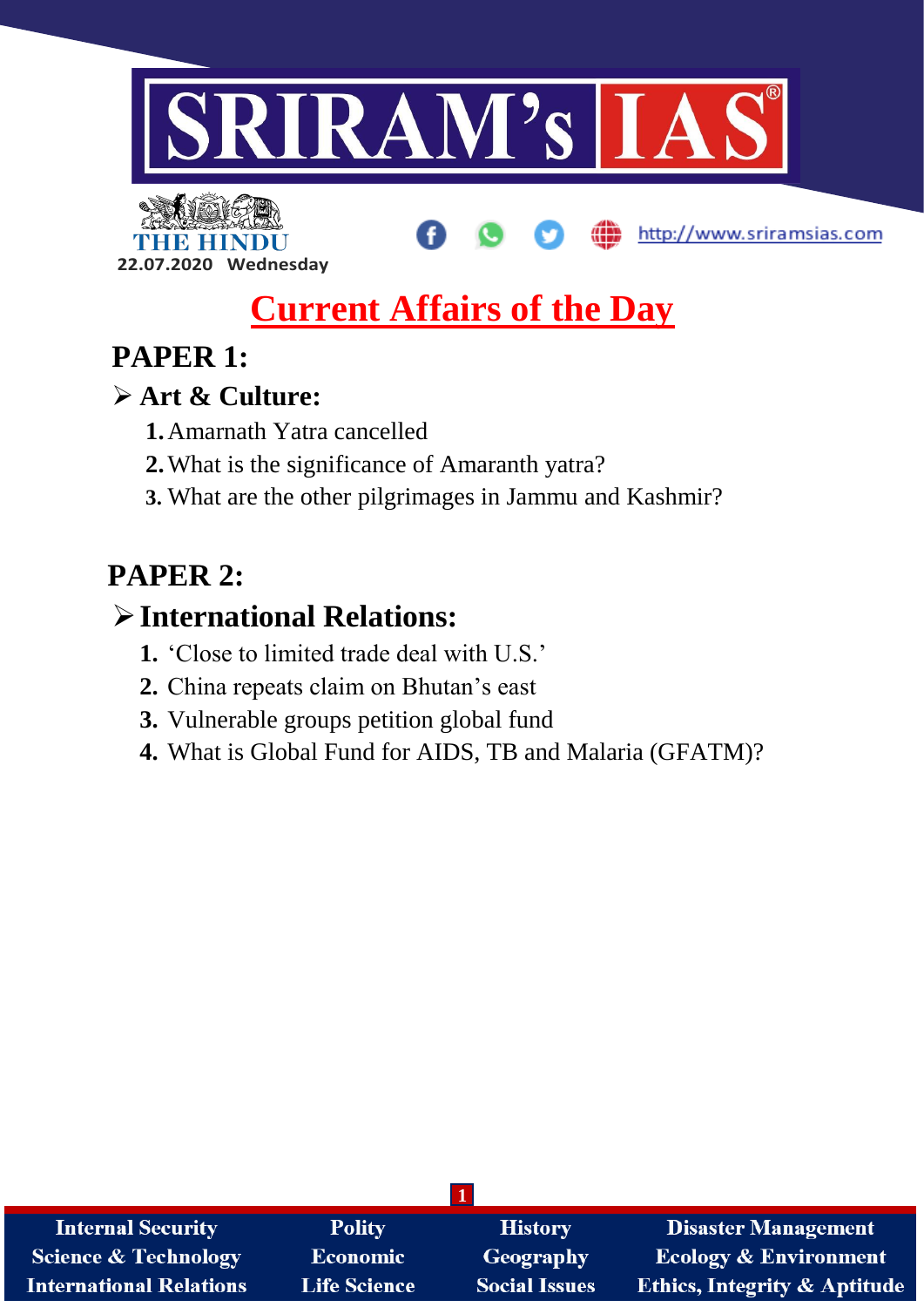

## **'Close to limited trade deal with U.S.'**

- $\triangleright$  India and the U.S. have "almost" finalised a limited trade deal.
- $\triangleright$  the longer term plan is to work towards a comprehensive trade deal.
- $\triangleright$  As an intermediate step between the imminent limited deal and the comprehensive deal, Mr. Goyal proposed a preferential trade agreement that would cover 50 to 100 goods and services.
- $\triangleright$  India and the U.S. have apparently been close to finalising a limited trade deal several times over the past year, including when both Prime Minister Narendra Modi and U.S. President Donald Trump were in New York last year for the United Nations General Assembly session.
- $\triangleright$  Again, in February this year, the two sides scrambled unsuccessfully to finalise a mini deal that was to be announced during Mr Trump's India visit.

## **Amarnath Yatra cancelled**

 The Shri Amarnathji Shrine Board (SASB) on Tuesday decided to cancel the annual pilgrimage to the cave shrine in Kashmir.

## **Value Added Information**

## **What is the significance of Amaranth yatra?**

- $\triangleright$  The Amaranth cave deep is in the Himalayas in south Kashmir.
- The cave is 3,888 m above sea level, can be reached only on foot or by pony.
- $\triangleright$  Each year, hundreds of thousands of pilgrims make the trek up to the shrine.

**2**

#### **How the deity in the shrine is formed?**

- $\triangleright$  The ice lingam is formed by a trickle of water from a cleft in the cave's roof.
- $\triangleright$  The Shiva lingam gets its full shape in May, after which it begins to melt by August.



**Internal Security Science & Technology International Relations** 

**Polity** Economic **Life Science** 

**History** Geography **Social Issues** 

**Disaster Management Ecology & Environment Ethics, Integrity & Aptitude**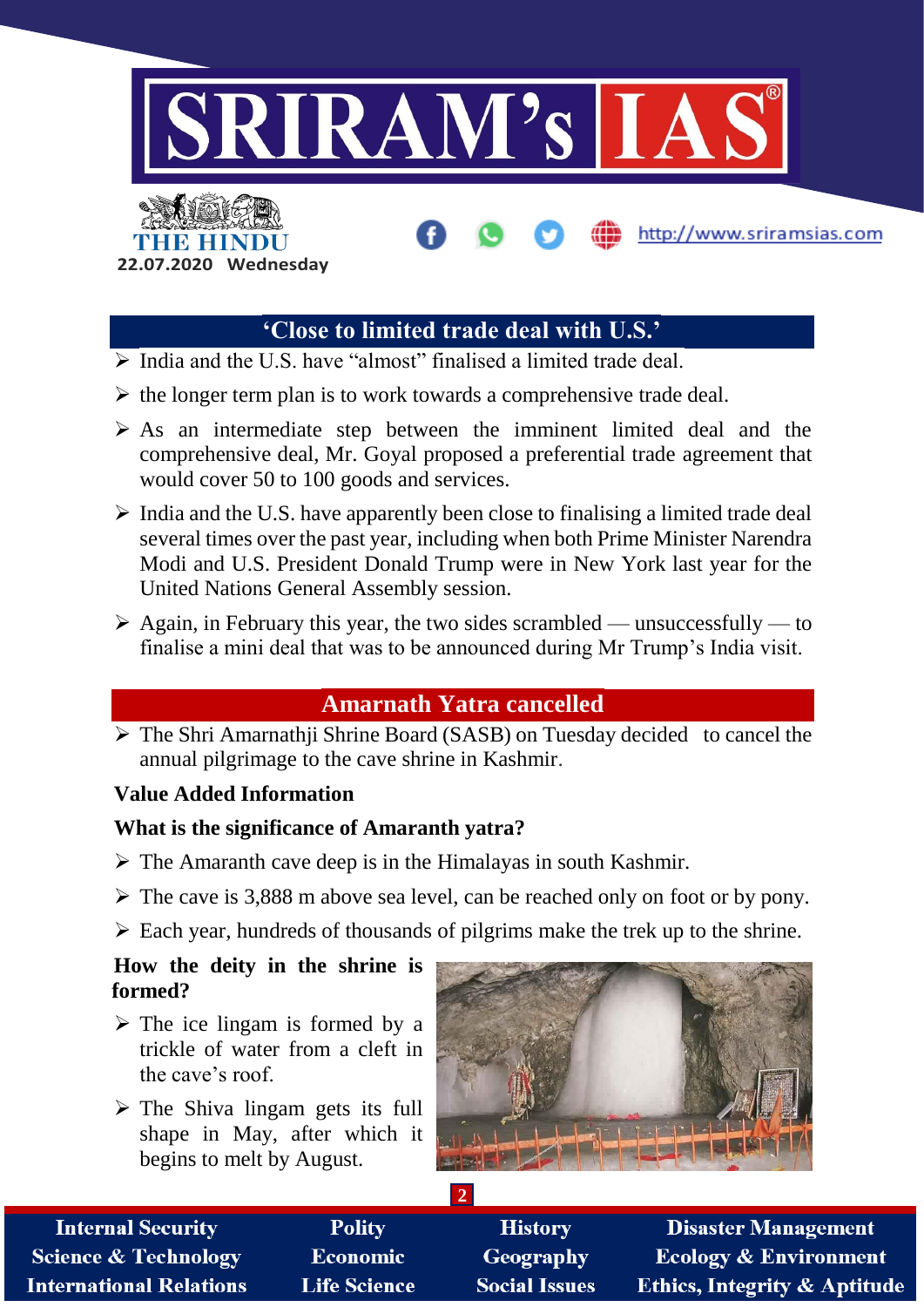



- $\triangleright$  The water freezes as it drips, forming, over time, a tall, smooth ice stalagmite.
- $\triangleright$  A stalactite is an icicle-shaped formation that hangs from the ceiling of a cave, and is produced by precipitation of minerals from water dripping through the cave ceiling.
- $\triangleright$  stalactites have pointed tips.
- $\triangleright$  A stalagmite is an upward-growing that have precipitated from Most water dripping onto the floor of a cave.
- $\triangleright$  Most stalagmites have rounded or flattened tips.

#### **What are the other pilgrimages in Jammu and Kashmir?**

#### **Vaishno Devi**

- Vaishno Devi Mandir is a very popular Hindu temple dedicated to the Hindu Goddess
- $\triangleright$  It is located in the Trikuta Mountains of Jammu and Kashmir.
- $\triangleright$  It is at an altitude of 5200 ft above the sea level.



http://www.sriramsias.com

- $\triangleright$  The Temple is 13.5 km from Katra.
- $\triangleright$  Various modes of transportation are available from katra including Ponies, Electric vehicles.
- $\triangleright$  People who visits Amarnath also visits this shrine.

#### **Shankracharya Temple**

- $\triangleright$  Situated on the Zabarwan Mountain in Srinagar, Kashmir.
- $\triangleright$  Temple is dedicated to Lord Shiva.
- $\triangleright$  Visiting this temple involves the devotees to trek to the top of the hill on which it stands, about 1100 feet above the plains.
- $\triangleright$  Built in 371 BC, the great saint Shankracharya is said to have stayed there during Shankracharya his visit to Kashmir.

| <b>Internal Security</b>        | <b>Polity</b>       | <b>History</b>       | <b>Disaster Management</b>              |
|---------------------------------|---------------------|----------------------|-----------------------------------------|
| <b>Science &amp; Technology</b> | <b>Economic</b>     | Geography            | <b>Ecology &amp; Environment</b>        |
| <b>International Relations</b>  | <b>Life Science</b> | <b>Social Issues</b> | <b>Ethics, Integrity &amp; Aptitude</b> |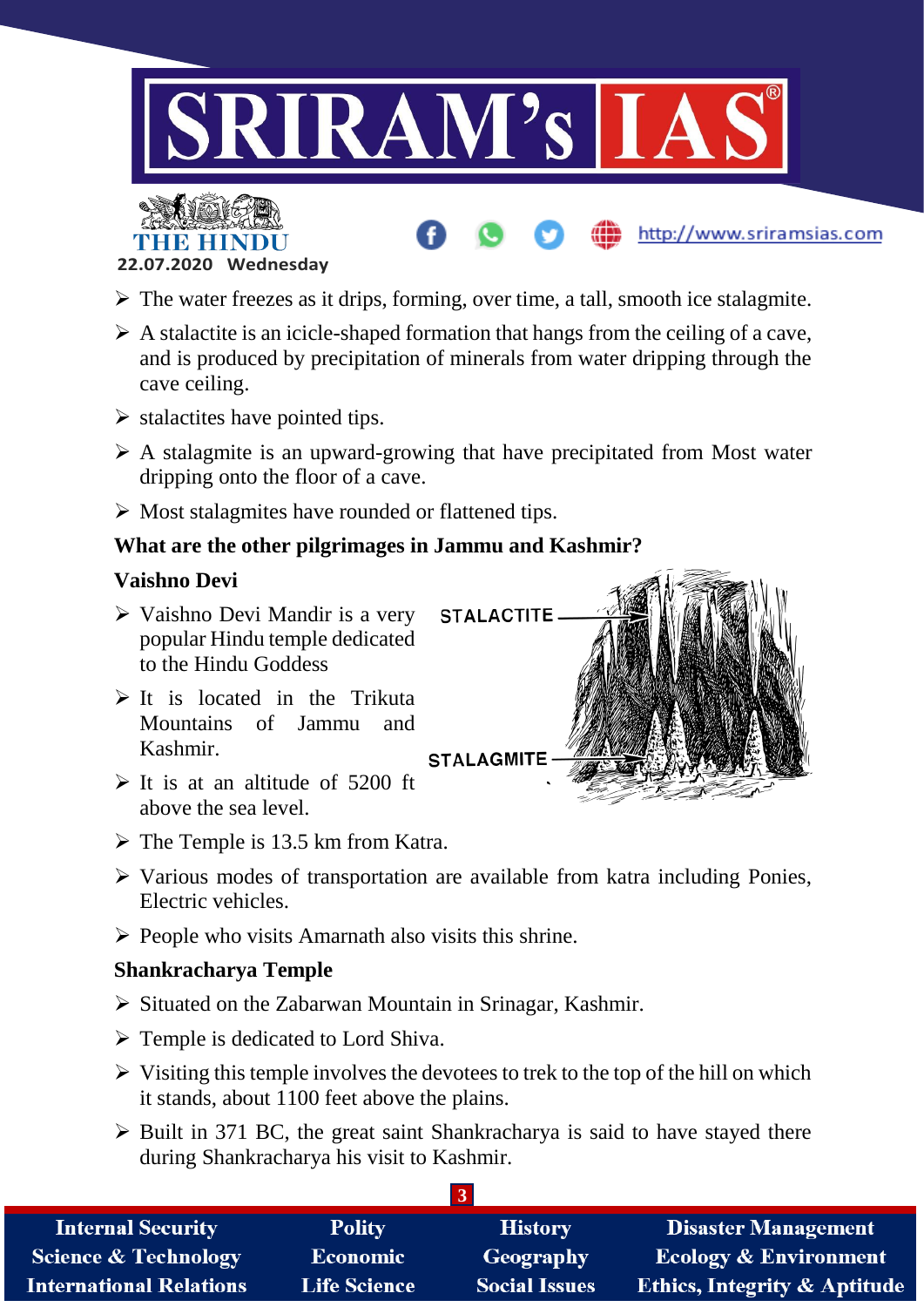

## **Raghunath Temple**

- $\triangleright$  Raghunath Temple is one of the largest temple in North India and is located in Jammu.
- $\triangleright$  It was built by Maharaja Gulab Singh (founder of the kingdom of Jammu and Kashmir) and his son Ranbir Singh.
- $\triangleright$  There are seven shrines, each having its own Shikhara, present at the site of the temple.
- $\triangleright$  Raghunath Temple enshrines many idols of the Hindu gods and goddesses but its presiding deity is Lord Rama.

## **China repeats claim on Bhutan's east**

- $\triangleright$  China said that it has offered Bhutan a "package solution" to its boundary dispute, reviving a reference to its **1996 proposal for a territory swap** to give Bhutan the disputed areas in its north in exchange for the disputed western areas, including **Doklam**.
- The Chinese Ministry of Foreign Affairs (MFA) also repeated its claim on Bhutan's eastern boundary at Sakteng, which experts warn, may be a new pressure tactic by Beijing to push Thimphu into concluding a boundary deal.
- $\triangleright$  During a meeting of the UNDP-led Global Environment Facility on June 2-3 this year, the Chinese representative had tried, unsuccessfully, to stop the funding for Bhutan's **Sakteng forest sanctuary**, claiming the area was disputed. Bhutan, through the Indian delegate who represented them, had rejected the claim, and was granted the funding.

## **Never in contention:**

 $\triangleright$  Since 1984, when China and Bhutan began talks, the areas of dispute have only included Pasamlung and Jakarlung valleys to the north (what China calls middle) area, and Doklam and other pasturelands to the west. The eastern boundary of Bhutan, which borders Arunachal Pradesh, has never been in contention.

| <b>Internal Security</b>        | <b>Polity</b>       | <b>History</b>       | Disaster Management                     |
|---------------------------------|---------------------|----------------------|-----------------------------------------|
| <b>Science &amp; Technology</b> | <b>Economic</b>     | Geography            | <b>Ecology &amp; Environment</b>        |
| <b>International Relations</b>  | <b>Life Science</b> | <b>Social Issues</b> | <b>Ethics, Integrity &amp; Aptitude</b> |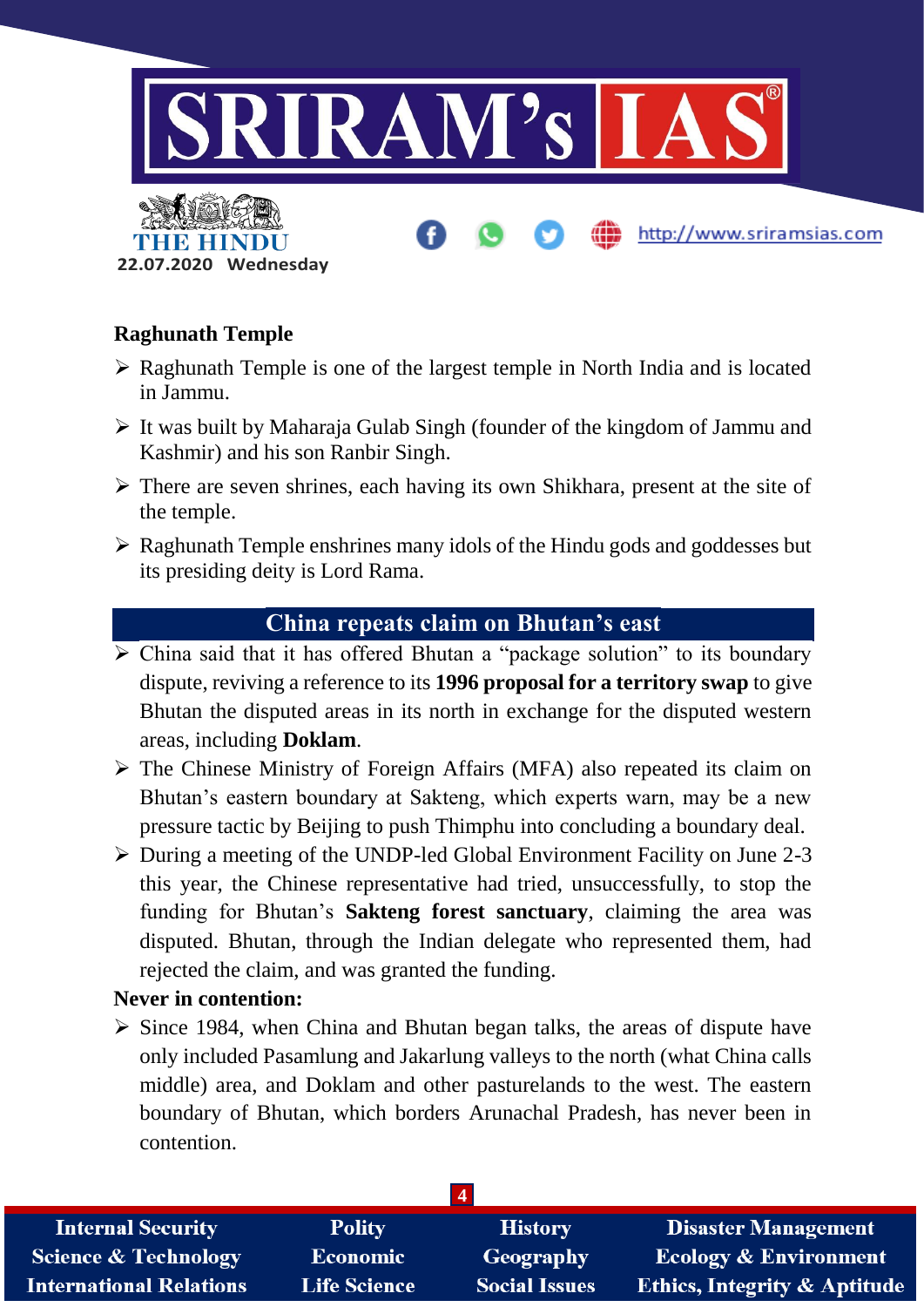

### **Big worry for India:**

- $\triangleright$  After the 11th round of talks in 1996, Bhutan's 4th King Jigme Singve Wangchuck (the present King's father) had informed the Bhutanese National Assembly that China "wanted to exchange the valleys to the north, with an area of 495 square kilometres, with the pasture land to the west, totalling 269 square kilometres".
- $\triangleright$  The deal would have benefited Bhutan by giving it the larger chunk of land, and resolving its tensions with China, but was a big worry for India, **as the Doklam swap would give the People's Liberation Army (PLA) access to the strategically sensitive "chicken neck" of the Siliguri corridor.**

## **Vulnerable groups petition global fund**

 Deprived of sources of livelihood during the pandemic, sex workers, transpersons, gay and bisexual men, drug users and people living with HIV/AIDS have written to the **Global Fund for AIDS, TB and Malaria (GFATM**) protesting against being ignored by government and multilateral agencies in COVID-19-related emergency relief efforts.

#### **Value Added Information**

#### **What is Global Fund for AIDS, TB and Malaria (GFATM**)**?**

- $\triangleright$  The Global Fund to Fight AIDS, Tuberculosis and Malaria (or simply the Global Fund) is an international financing organization.
- $\triangleright$  It aims to "attract, leverage and invest additional resources to end the epidemics of HIV/AIDS, tuberculosis and malaria to support attainment of the Sustainable Development Goals established by the United Nations."
- Founded in 2002, the Global Fund is **a partnership between governments, civil society, the private sector and people affected by the diseases**.
- The organization maintains its **secretariat in Geneva, Switzerland**

| <b>Internal Security</b>        | <b>Polity</b>       | <b>History</b>       | <b>Disaster Management</b>              |
|---------------------------------|---------------------|----------------------|-----------------------------------------|
| <b>Science &amp; Technology</b> | <b>Economic</b>     | Geography            | <b>Ecology &amp; Environment</b>        |
| <b>International Relations</b>  | <b>Life Science</b> | <b>Social Issues</b> | <b>Ethics, Integrity &amp; Aptitude</b> |